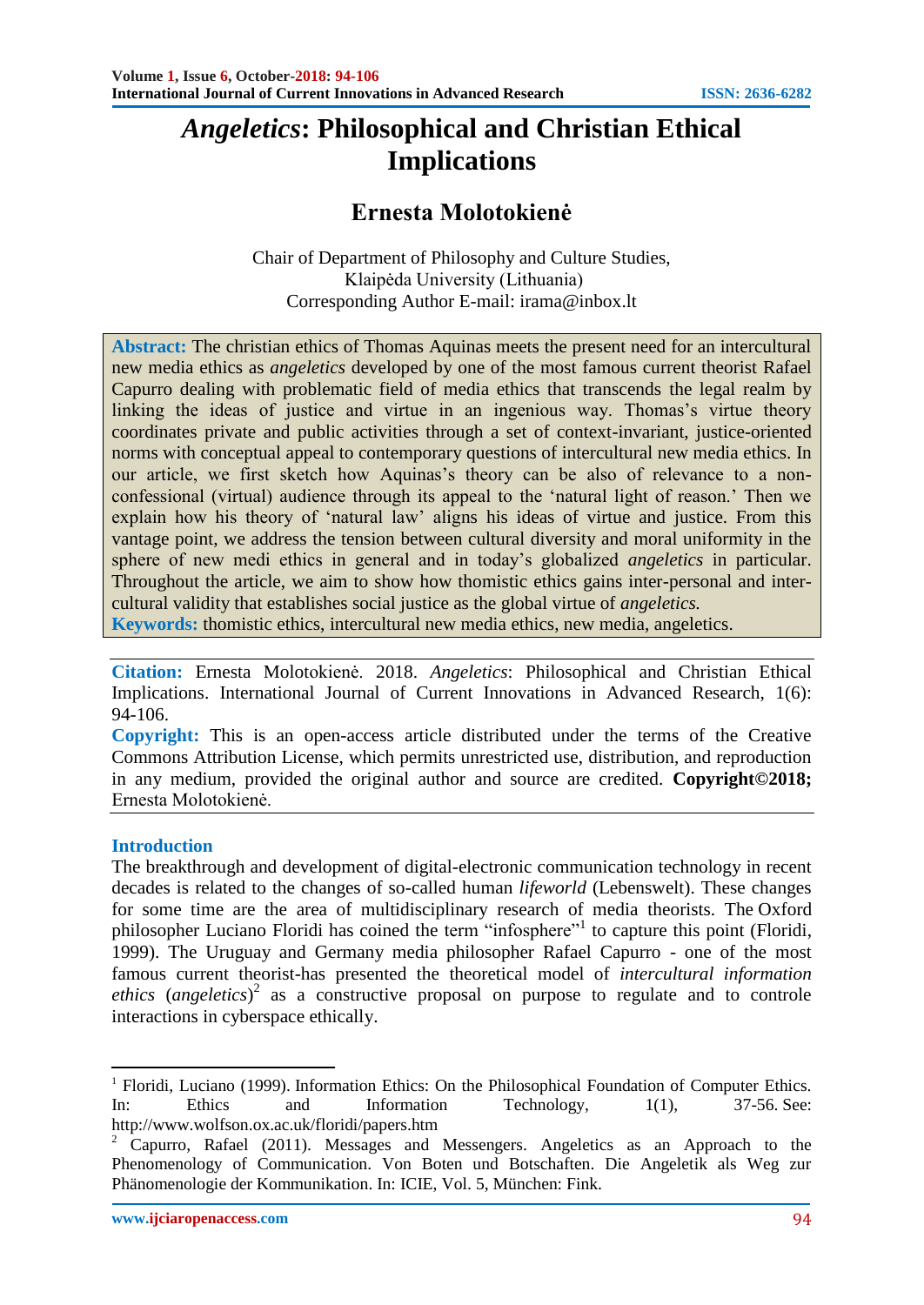Rafael Capurro calls *angeletics* the study of messengers and messages. This word is derived from Greek *angelos / angelia*, meaning messenger / messages. We use these terms when we refer to angels or divine messengers. There is a long tradition in theology and religious studies called *angelology*. Angeletics is different from angelology. Its purpose is to study the phenomenon of messages and messengers within the boundaries of the *condition humaine*, having as its primary object human communication but including technical and natural processes as well.

Intercultural information ethics (*angeletics*) addresses questions concerning these intersections such as: how far is the Internet changing local cultural values and traditional ways of life? How far do these changes affect the life and culture of future societies in a global and local sense? Put another way, how far do traditional cultures and their moral values communicate and transform themselves under the impact of the digital "infosphere" in general and of the Internet in particular? In other words, *angeletics* can be conceived as a field of research where moral questions of the "infosphere" are reflected in a comparative manner on the basis of different cultural traditions.

For the philosophers of the Enlightenment, for instance for Immanuel Kant, the censorshipfree distribution of scientific knowledge through the press belongs to the core of a free society. According to Jürgen Habermas, Kant could not foresee the transformation of the public space in the 20th century becoming dominated by mass media (Capurro, 1996)<sup>3</sup>. The Italian philosopher Gianni Vattimo has criticized the Habermasian ideal of a transparent society argueing in favor of an opaque or "weak" communication structure as is the case of the Internet (Vattimo, 1989)<sup>4</sup>. The German philosopher Peter Sloterdijk has pointed out that we live in a "time of empty angels" or "mediatic nihilism", in which we forget what message is to be sent while the messengers of transmission media multiply: "This is the very disangelium of current times" (Sloterdijk, 1997)<sup>5</sup>. The word *disangelium* (bad news) builds a contrast to *euangelium*, addressing the empty nature of the messages disseminated by the mass media, culminating in McLuhans dictum: "The medium is the message" (McLuhan, 1967)<sup>6</sup>. The question today is then to what extent the Internet creates a new *angeletic* space giving rise to new synergies of messages and messengers beyond the hierarchical structure of mass media. If according to Sloterdijk (Sloterdijk, 1983)<sup>7</sup> mass media have a cynical structure, the question arises now about the "fantasmatic" character of the new media (Zizek, 1997<sup>8</sup>.

We would like to address the relationship between *angeletics* and thomistic ethics because in a globalized world (via new media) intercultural new media ethics (angeletics) must cope with both the multicultural diversity of moral practices and a multiplicity of ethical theories that orient them, without surrendering to relativism. Our article explains how Thomas Aquinas artfully combines sensitivity to cultural differences with an ethics characterized by notional unity, conceptual clarity, and categorical acuity. In Thomas, justice functions as a

<sup>3</sup> Capurro, Rafael (1996). [Informationsethik nach Kant und Habermas.](http://www.capurro.de/graz.html) In: *Philosophie in Österreich*. Österreich: Viena, S. 307-310.

<sup>4</sup> Vattimo, Gianni (1989). *La società trasparente.* Garzanti: Milano.

<sup>&</sup>lt;sup>5</sup> Sloterdijk, Peter (1997). "Kantilenen der Zeit". In: Lettre International, 36, S. 71-77. Frankfurt a. M.

<sup>6</sup> McLuhan, Marshall (1967). *The Medium Is the Massage*, Penguin Books: United Kingdom.

<sup>7</sup> Sloterdijk, Peter (1983). *Kritik der zynischen Vernunft.* Frankfurt a.M.

<sup>8</sup> Zizek, Slavoj (1997). *Die Pest der Phantasmen. Die Effizienz des Phantasmatischen in den neuen Medien.* Passagen: Wien.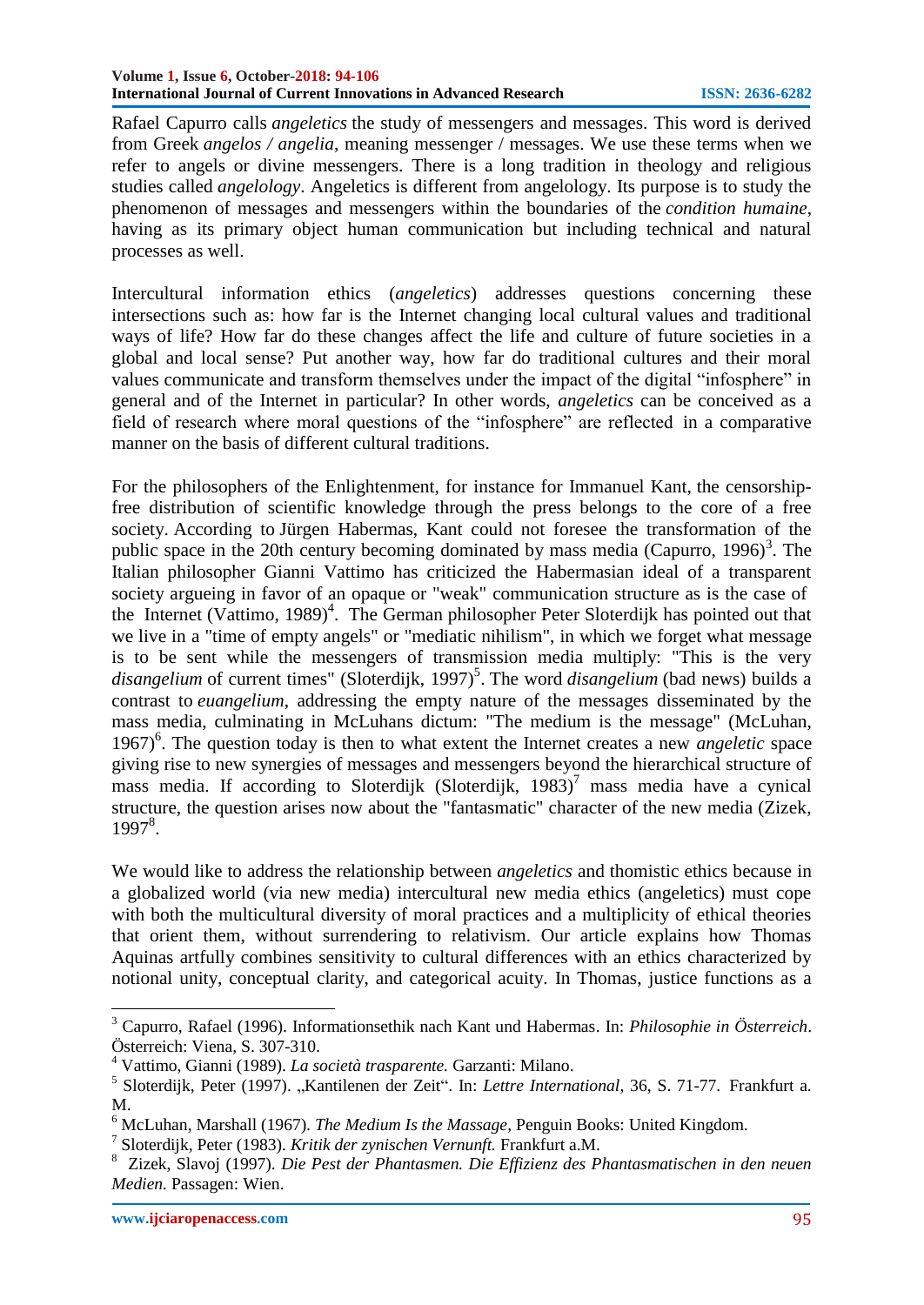global virtue that connects the economic sphere with the common good of humanity. As a relational virtue, justice expresses a communal orientation of the human being by intimately connecting the actions of individuals and society. Whereas many moral theorists have emphasized the *communal* benefit of virtuous and just actions, Thomas's theory also indicates how acting in accordance with moral principles promotes *personal* fulfillment.

#### **I. The Concept of** *Angeletics* **by Rafael Capuro**

The key question of intercultural information ethics according to Rafael Capurro is thus how far and in which ways are we going to be able to enlarge both freedom and justice within a perspective of sustainable cultural development that protects and encourages cultural diversity as well as the interaction between them. Digital information technology has at first sight changed the horizon of human thinking and action in such a way that we have to deal with many problems for which classic ethical theories do not have only any answers but they cannot even provide a sufficient basis to deal with them. Rafael Capurro emphasizes that: "It is indeed necessary to undertake an intercultural dialogue on information technology which means not only to become aware of the conditions under which different life styles and life projects can coexist within the new digital environment but also in order to explore how it affects and is being appropriated by different cultures particularly as they are conditioned by this new environment" (Capurro, 2007).  $9$ 

The impact of information technology on a global scale and on all aspects of human life gives, according to Rafael Capurro, on the one hand, a plausible argument in favour of the uniqueness approach not only with regard to the subject matter but also to the theoretical approaches so far. But this does not mean that, on the other hand, the moral code itself and its ethical reflection will be superseded by another one. The basic question concerning the status of moral persons, their respect or disrespect, remains unchanged although we may discuss as to what are the candidates and what this respect means in a specific situation. As Capurro says: ..We may also discuss as to how this code has been interpreted (or not) within different ethical and cultural traditions and how it is being conceived with regard to the challenge of information technology" (Capurro, 2007).  $10$ 

This is a humanistic approach to the information society that treats cyber-space and the techno-sphere as a global domain where questions of identity, otherness, and recognition resonate with the same force that they do in the "real" social and political world. In other words, the digital environment is a seismograph that records the identity-related conflicts and tensions between the local and the global that animate the non-digital world. Intercultural information ethics therefore seeks to examine the conditions for humane and ethical crosscultural exchange in the virtual world. It attempts to locate the ethical frameworks necessary to establish the virtual universe as a space of decency, respect, and dialogue. Questions concerning anonymity, universal accessibility to knowledge, and digital surveillance, are basic to all societies. According to Capurro, from an intercultural perspectivethe leading question is how human cultures can locally flourish within a global digital environment. As Capurro says: "This question concerns in the first place community building on the basis of

<sup>&</sup>lt;sup>9</sup> Capurro Rafael, "Intercultural Informaton Ethics", 2007. This paper is a contribution to the international ICIE Symposium ["Localizing the Internet. Ethical Issues in Intercultural Perspective"](http://icie.zkm.de/meetings) that took place in Karlsruhe(Germany) in 2004. Published in: [Rafael Capurro, Johannes Frühbauer,](http://icie.zkm.de/ICIEbooksVol4)  [Thomas Hausmanninger \(eds.\): Localizing the Internet. Ethical Aspects in Intercultural Perspective.](http://icie.zkm.de/ICIEbooksVol4) ICIE Series Vol. 4,Munich: Fink 2007, pp. 21-38.

 $^{10}$  Ibidem.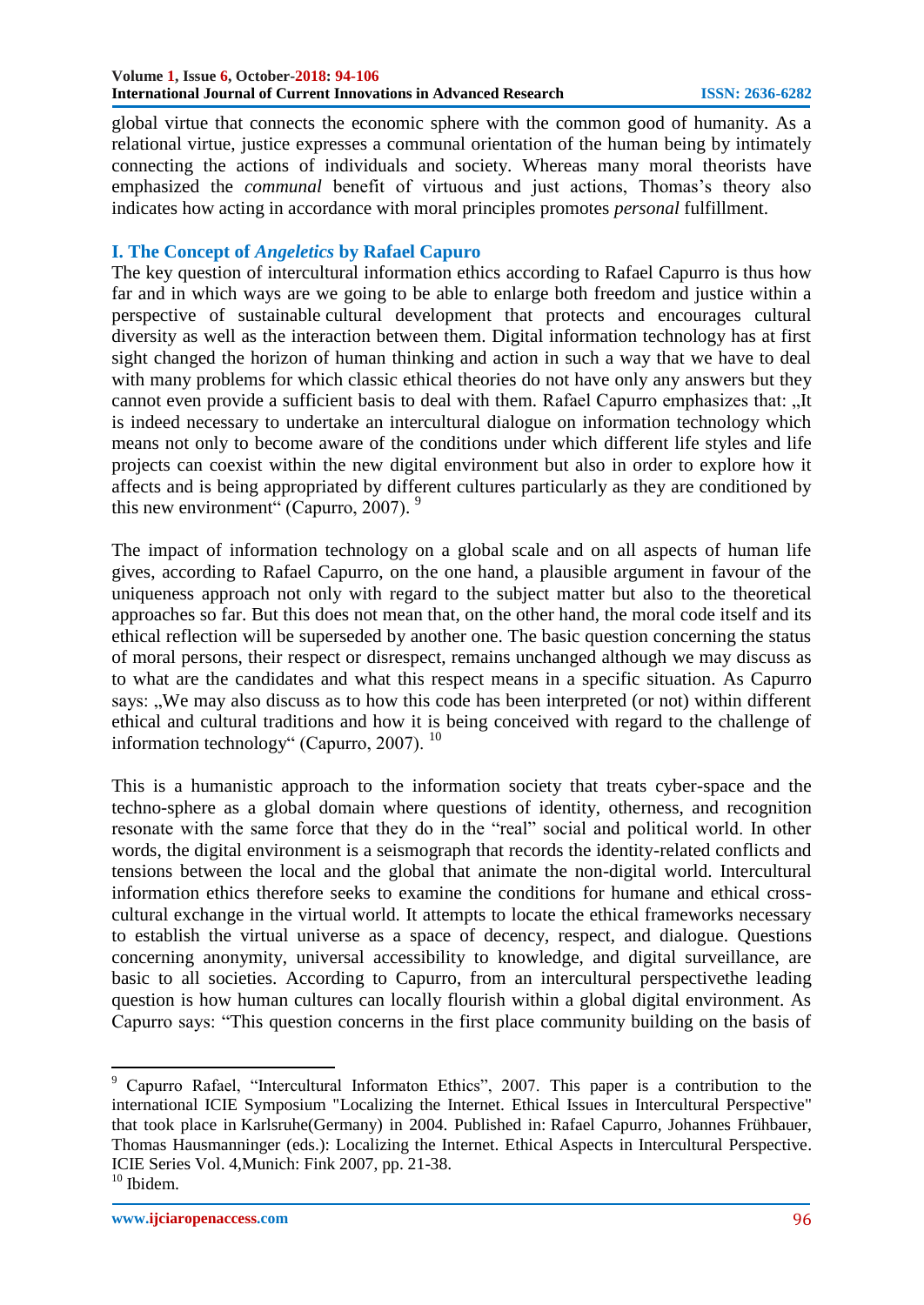cultural diversity"(Capurro, 2007). <sup>11</sup> But how to do it? How is it possible onhe ground of this cultural diversity to build something strong and steady as the intercultural information ethics?

Capurro has developed a new theoretical framework called "angeletics." As the concept of "information" is quite ambiguous, he has turned his eyes to the concept of "message" in order to concentrate on the aspect of "transmission of meaning" and has tried to describe the structures and developments of various message phenomena in history. He named this particular study concerning message phenomena "angeletics" (in english) or "Angeletik" (in german), derived from the Greek word angelia which means message. "something transmitted," but does not address "transmitting." *Angeletics* is considered to be a comprehensive framework in which the mechanisms of generation, formation, sharing, or transmitting of these pre-understandings or horizons of meanings are discussed. Tadashi Takenouchi states that to describe generation or transmission of messages in history, it is necessary to see how the horizons of meanings or pre-understandings have been formed from a historical viewpoint (Takenouchi,  $2003$ )<sup>12</sup>.

Capurro says that message transmission has two types of structure referred to as "dialogical" and "discursive" in the communicology of Vilem Flusser. The former is a structure where new messages are produced, and the latter is one that becomes clear when (new) messages are spread<sup>13</sup>. Capurro regards the former structure as "horizontal = interactive" and the latter as "vertical  $=$  one way." The expression of "vertical" implies the image that messages are transmitted from top to bottom with authority or power. Capurro points out the dialectic relationship woven by these horizontal and vertical structures in (western) history. He takes up three eras as model cases:

The first case is ancient Greece. In the pre-Socrates era, the vertical structure of message transmission, by which gods make their intents known to humans, was dominant. The messengers who delivered the gods' messages to humans were poets or oracles. Such structure of messages was determined by religious and political authorities and constituted the core of society. In addition to this vertical structure of messages, a horizontal one was developed through the dialogical culture of sophists and the philosophies of Socrates and Plato. As such, the vertical structure of messages took the place of the horizontal one. But this does not mean that the vertical one disappeared completely.

The second case is the Age of Enlightenment. In the Age of Enlightenment, the dialectical relationship between vertical and horizontal structures appears again, being different from that of ancient Greece. Capurro thinks that the vertical structure of messages in this era was based on orders or norms characterized by churches and civil society. Those were given conditions. On the other hand, he thinks that communications among researchers through publications allowed the horizontal message structure to gainpower.

 $11$  Capurro Rafael (2007). "Intercultural Informaton Ethics". This paper is a contribution to the international ICIE Symposium ["Localizing the Internet. Ethical Issues in Intercultural Perspective"](http://icie.zkm.de/meetings) that took place in Karlsruhe (Germany) in 2004. Published in: [Rafael Capurro, Johannes Frühbauer,](http://icie.zkm.de/ICIEbooksVol4)  [Thomas Hausmanninger \(eds.\): Localizing the Internet. Ethical Aspects in Intercultural Perspective.](http://icie.zkm.de/ICIEbooksVol4) ICIE Series Vol. 4,Munich: Fink 2007, pp. 21-38.

<sup>&</sup>lt;sup>12</sup> Takenouchi Tadashi (2003).Capurro's Hermeneutic Approach to Information Ethics: Ethos in the Information Society and the Development of "angeletics". In: Shiso (Thought), Tokyo: Iwanami shoten, 7, No. 951, pp. 69-88.

<sup>&</sup>lt;sup>13</sup>Vilem Flusser (1983). *[Für eine Philosophie der Fotografie](http://monoskop.org/log/?p=77)*. European Photography, p.58.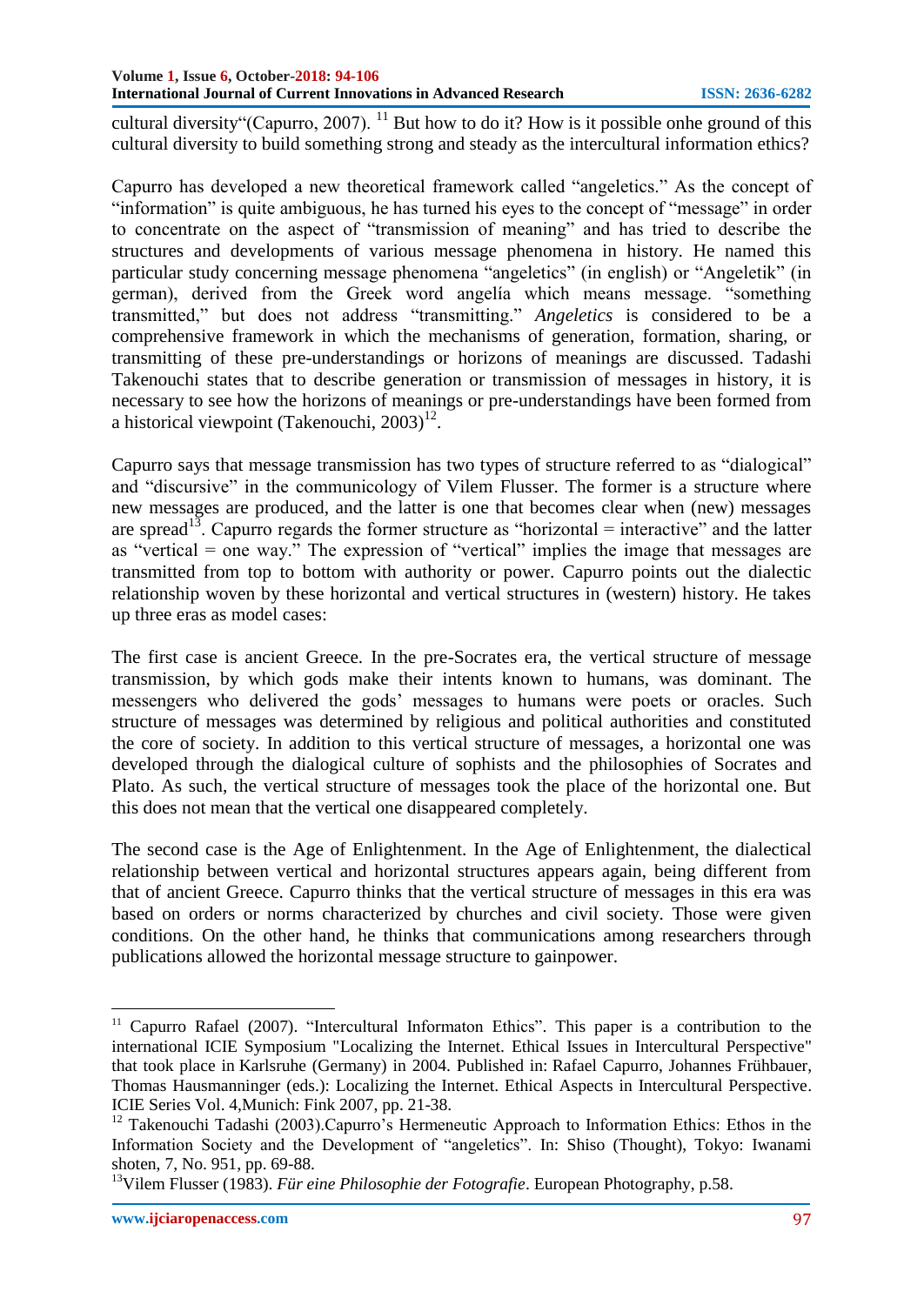#### **Volume 1, Issue 6, October-2018: 94-106 International Journal of Current Innovations in Advanced Research ISSN: 2636-6282**

The third case is in the age of electronic new media, that is, the modern times. The Internet is regarded as a new infrastructure which enables us to communicate horizontally. The Internet provides all kinds of message transmission: One to one, one to many, many to one and many to many. This is a rather unique situation in history; therefore it is worth analyzing from the viewpoint of the "message society." This horizontal message structure in the Internet Age is one of the main targets of *angeletics.* Even if the Internet weakens the dominance of the vertical structure of mass media to some extent, it will continue to have crucial influence on our daily lives. This struggle for power is also the theme of *angeletics* (Capurro, 2007).

Tadashi Takenouchi emphasizes that this is one of the most important differences between angeletics and mediology: The former considers message phe-nomena not only on the level of material or "outer" factors, but also of subjective or "inner" factors. In other words, it is one of the main tasks of angeletics to investigate how horizons of meanings ("ethos" or shared pre-understandings) themselves are formed and how such subjective factors give meaning to material factors in message or meaning transmission<sup>14</sup>. To put it more directly, mediological studies can be seen as a part of *angeletics* in a sense be-cause all kinds of messages, senders, mediators, and receivers are in the scope of angeletics while only "media" are regarded as producers of transmission in mediology. Therefore *angeletics* is an idea that comprehends mediological viewpoints. Mediology concentrates on "outer" factors such as social organization or material media rather than the generation of meaning or ideology. Angeletics emphasizes "inner" factors such as pre-understandings or horizons of meanings, which investigates various aspects of "ethos" by considering the roles or relationships of senders, mediators, and receivers. Capurro tries to theorize *angeletics* based on Heidegger's "pre-structure of understanding." This means that message is considered to have ontological character and therefore a relationship with the world of human existence.

What does Capurro think *angelethics* in the information age should be? He discusses this question by refe ring to Foucault's idea of "technologies of the self." Foucault distinguishes among four types of technologies: of producing, of symbolization, of governing and of the self (Foucault,  $1984$ )<sup>15</sup>. Whereas the former three are related to "act-oriented" ethics or "norms," only the last one is related to "self-oriented" ethics or "forms" of our lives in which we exactly face our own "selves These are apparently "act-oriented" ethics, and Capurro thinks that they do not make up a sufficient condition for us to live well in the information age. Since information and information technology is directly related to the formation of our lives, it is quite important for us to reflect upon self-oriented ethics, to think from "inside" ourselves with regard to matters of information ethics, rather than establish norms from "outside." In this case, however, the "self" does not mean "ego." Construction of living with others like this is what Capurro calls "self-formation (Selbstformung)," and ethics on that level is undoubtedly self-oriented<sup>16</sup>. The concept of "technologies of the self" as inter-preted by Capurro is a slightly different from that of Foucault. While Foucault treats the formation of ethical selves as self-oppression toward specific models in history, Capurro emphasizes positive self-projection (Selbstformung) to create relationships with others, especially those from whom we are alienated or those whom we can recognize only through information media. "We are exposed to the place where we can form–and sometimes destroy – our lives

**.** 

<sup>&</sup>lt;sup>14</sup> Takenouchi Tadashi (2003).Capurro's Hermeneutic Approach to Information Ethics: Ethos in the Information Society and the Development of "angeletics". In: Shiso (Thought), Tokyo: Iwanami shoten, 7, No. 951, pp. 69-88.

<sup>15</sup> Foucault, Michel (1984). *L'usage des plaisirs.* 2 Vol. Paris: Gallimard.

<sup>16</sup> Capurro, Rafael (1995). *Leben im Informationszeitalter*. Berlin: Akademie Verlag.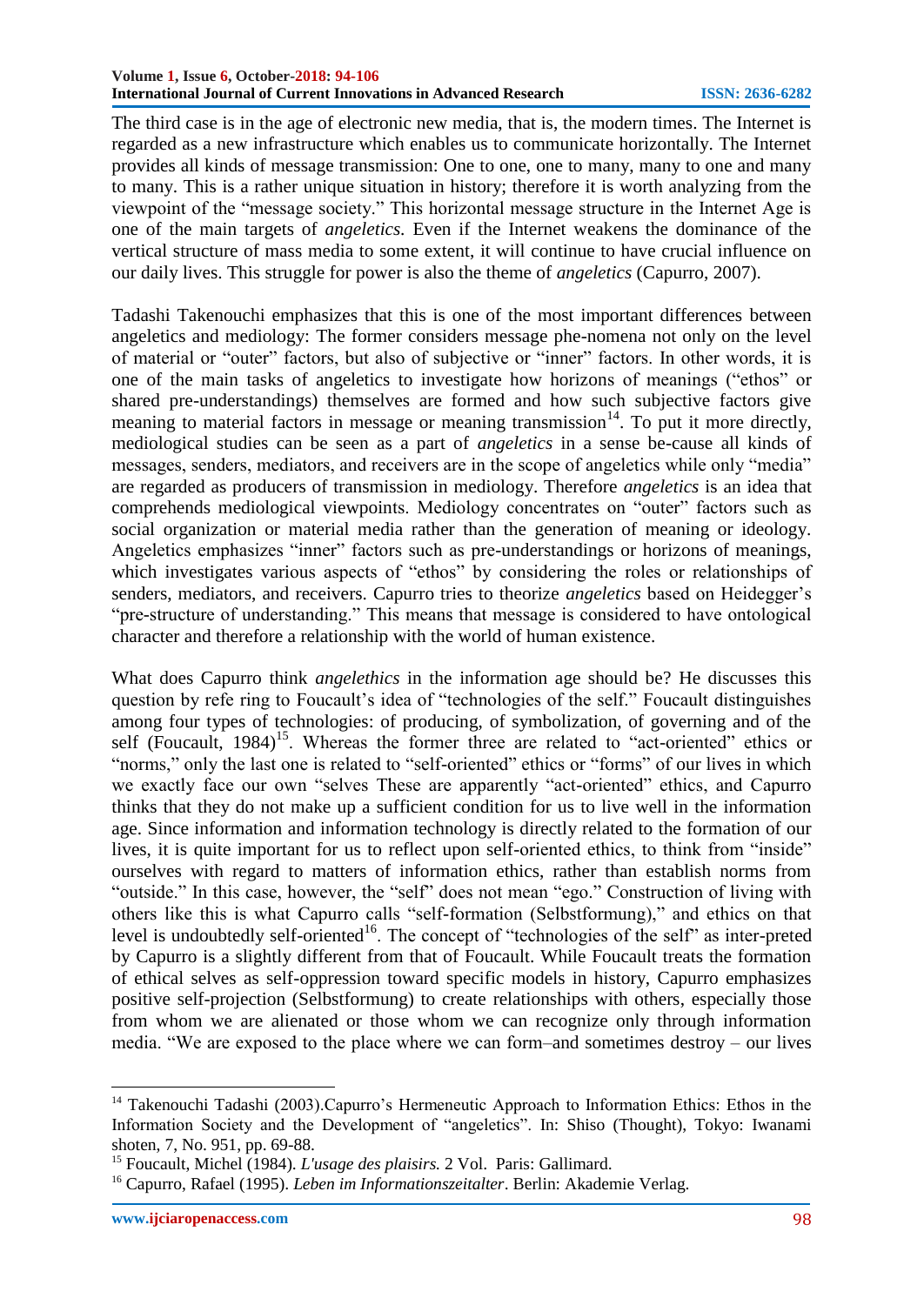not only with others but also for oth-ers" (Capurro, 1995)<sup>17</sup>. Capurro doesn't think that ―ethical problems can be solved by codes or prescriptions, at least when they are not understood as beginnings of the discussion. Reflections on ethics themselves can and should produce a new "ethos" in the mid and long term" (Capurro,  $2000$ )<sup>18</sup>.

The model of *angelethics* by Rafael Capurro provides a conceptual framework for ethical intercultural dialogue, in order to ensure the prosperity of humanity in the XXI century digital environment. The key concern of *angeletics* is not only to overcome the isolation of the moral traditions in informational (digitized) society but also provide a platform for pragmatic actions that can be used as a guideline in order to preserve and enhance cultural diversity in the new digital environment. Capurro has doubts about attempts to develop "universal" information ethics codes by the United Nations or such organizations. Although the Internet has brought us universal access that overreaches borders, every country has relatively different cultural bases, so a single code or set of norms concerning information ethics will not be accepted by all of them. The model of *angeletics* opens up ethical research field where moral questions about *infosphere* can be reflected a comparative way, based on different cultural traditions. Therefore in this context it is becoming more and more importance should focus on moral codes. Christian morality can provide to the intercultural information ethics the necessary foundation of values regulating the actions in virtuality.

#### **II. Thomistic ethics in the context of new media**

Ethics is a practical science, concerned with human actions in so far as they are related to each other and ordered to the end. Aristotle stressed the practical nature of ethics: it does not tell us so much what virtue is, as much as it aims at making us good persons $19$ . St. Thomas, on the other hand, emphasizes the cognitive nature of ethics more than Aristotle. In order to lead our life as we ought, knowledge of the end is necessary, however, this knowledge should be the basis for right acts. Ethics considers man's actions as directed to hisultimate end. The ethics of Aquinas is dominated by the fact that all beings strive for the good. All our choices and actions must be directed to what is really good for us. Metaphysics shows that the good, the object of our appetite, is being. It is our task to realize ourselves by uniting ourselves with the good. Ethics does not aim at perfecting us as individuals, so that we might stand in solitude amid a neutral environment. The end of man is to be united with the good, that is with reality as it is in itself<sup>20</sup>. This means that ethics instructs us to direct our appetite to those things which really perfect us<sup>21</sup>. Being perfects us, and God does so in a superlative way, since he is the cause of all good things.

In a luminous text, Thomas writes that we experience as good those things to which we have a natural inclination<sup>22</sup>. Our reason establishes that such objects are good. Now that which falls under the order of reason, also falls under the order established by God himself<sup>23</sup>.

<sup>1</sup> <sup>17</sup> Ibidem.

<sup>&</sup>lt;sup>18</sup> Capurro, Rafael (2000). "Ethical Challenges of the Information Society in the 21st Century". In: *International Information & Library Review* (2000), 32, 257-276. EEI21 - [MEMPHIS. An Annual](http://www.memphis.edu/ethics21/)  [Scholarly Symposium.](http://www.memphis.edu/ethics21/)

<sup>19</sup> *Ethic. Nich.* 1103b3.

<sup>20</sup> *Q. d. de veritate*, q. 1, a. 2; q. 8, a. 4, ad 5.

<sup>&</sup>lt;sup>21</sup> *S. c. G. III, c. 109: "Quaelibet voluntas naturaliter vult illud quod est proprium volentis bonum,* scilicet ipsum esse perfectum." Cf. M. C. DONADIO MAGGI DE GANDOLFI, *Amor y bien. Los problemas del amor en Santo Tomás de Aquino*, Buenos Aires 1999, p. 105-147.

<sup>22</sup> *Summa Theologiae* I-II, q. 94, a. 2.

<sup>23</sup> *Summa Theologiae* I-II, q. 72, a. 4.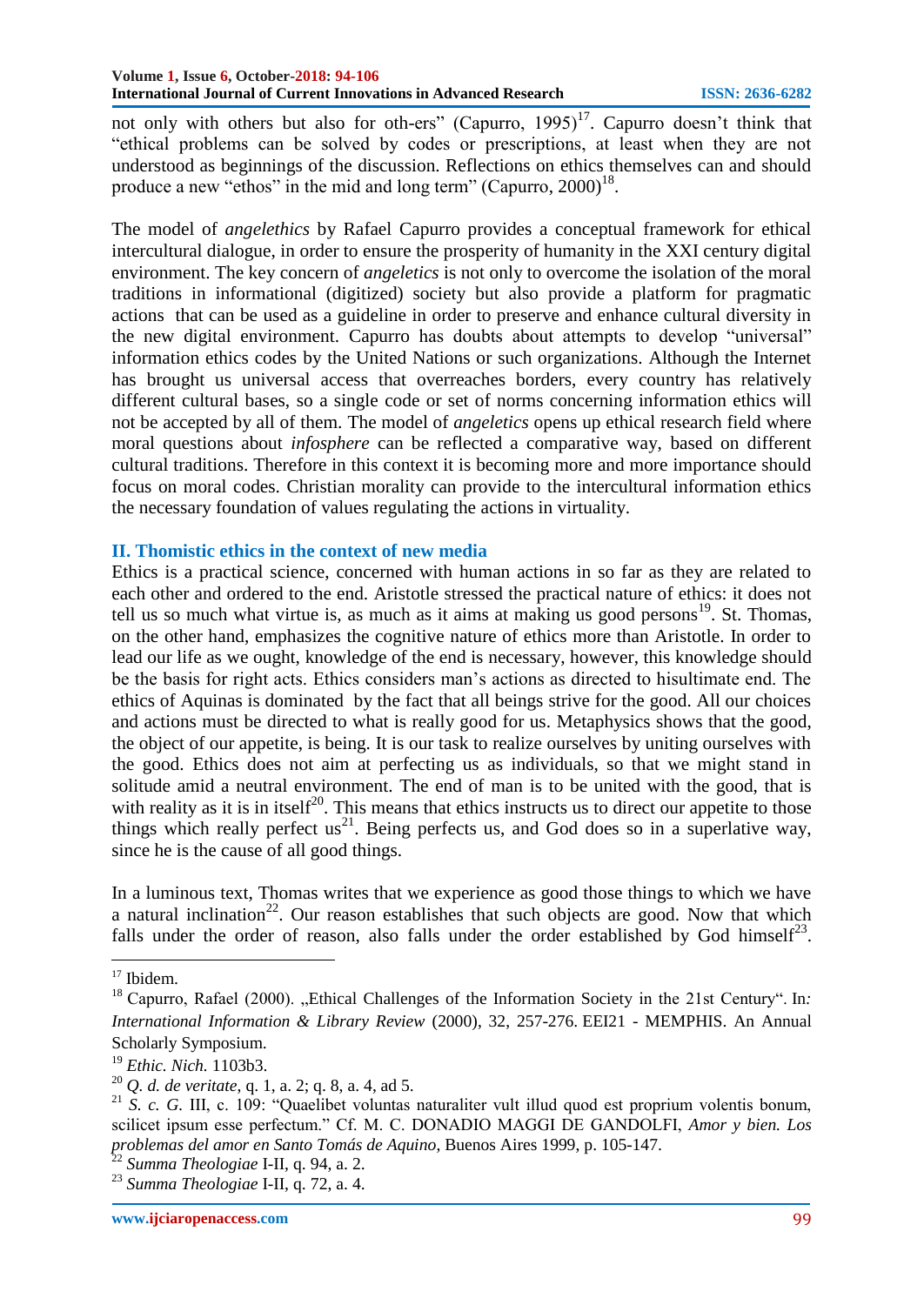Reason is the measure of what is moral<sup>24</sup>. However, reason, insofar as it determines the morality of our acts, must not be seen as a self-sufficient and arrogant power; it remains dependent on the order of nature. The entire treatise of the moral virtues in the *Secunda Secundae* is dominated by two theses: First, that we ourselves must determine what, in the different fields of human activity, is according to right reason, and second, that actually practicing the virtues must also be accompanied by reason, since reason must determine the mean of the virtues. In doing so it has a certain margin<sup>25</sup>. All acts of the intellect and the will in us are derived from that which is according to our nature<sup>26</sup>, since any reasoning depends on the principles which are known to us by nature, while tending to good things depends on the natural inclination to the last end. The natural law consists in the first principles of the practical intellect, which the intellect apprehends immediately because of our fundamental inclinations. For Aquinas a human act is morally good when conform to man's nature and ultimate end. Aquinas was the first to defend a new view: "The divine law based on God's grace does not do away with the human law as formulated by our reason<sup>327</sup>. This declaration of principle is of far reaching importance: in our world we cannot allow the violation of human rights as acknowledged by reason, under the pretext of what is claimed to be a revelation.

In our modern culture, in which people resort all the time to technological applications, a utilitarian approach is almost a matter of course. But technological applications are no more than means to an end, and man himself is the master who decides when and how to use them. In the ethics of Aquinas the virtues have a central place. Virtues are durable habits in our faculties which incline us to act in conformity with right reason and our ultimate end. The virtues give uniformity and coherence to our actions, facilitate prompt action and give us a certain satisfaction. St. Thomas stresses the connection between the virtues and the so-called positive precepts of moral  $law^{28}$ . Whereas many moral theorists have emphasized the *communal* benefit of virtuous and just actions, Thomas's theory also indicates how acting in accordance with moral principles promotes *personal* fulfillment.

In his Encyclical *Veritatis splendor*, § 84-87, Pope John Paul II mentions a feature of modern man, namely his desire of total freedom. But, as the text says, this freedom which is so ardently desired, is a freedom which has lost its connection with truth, that is, with the natural structure of things and man's own being. Many theorists, for example Leo J. Elders, emphasize that one of the objections nowadays advanced by some people against traditional moral theology is that it tends to make Christians *heteronomous*, that is, governed by commandments and rules imposed on them from the outside<sup>29</sup>. Therefore objective durable bonds at the interpersonal level are avoided, in order to safeguard one's own freedom. The plurality of opinions and the respect due to all of them makes people uncertain as to what is true. It is very difficult, if not impossible, in our pluralistic societies to reach a consensus on questions about moral life. This revolution in moral thinking is also an effect of the technological revolution. The ethics of Aquinas has as its foundation human nature, and has been built with irrefutable arguments into a coherent whole. It purports to make us live according to what is best is us. Precisely because of its superior reasonableness, which takes the entire human person into account as a human individual and a member of society, it will

<sup>&</sup>lt;sup>24</sup> *S. c. G. III, c.* 3.

<sup>25</sup> *Q. d. de virtutibus*, q. 1, a. 13, ad 18.

<sup>26</sup> *Summa Theologiae* I-II, q. 91, a. 2.

<sup>27</sup> *Summa Theologiae* II-II, q. 10, a. 10.

<sup>28</sup> *Summa Theologiae* II-II, q. 32, a. 2.

<sup>29</sup> Elders J. Leo. *Anuario Filosófico*, XXXIX/2 (2006), 439-463.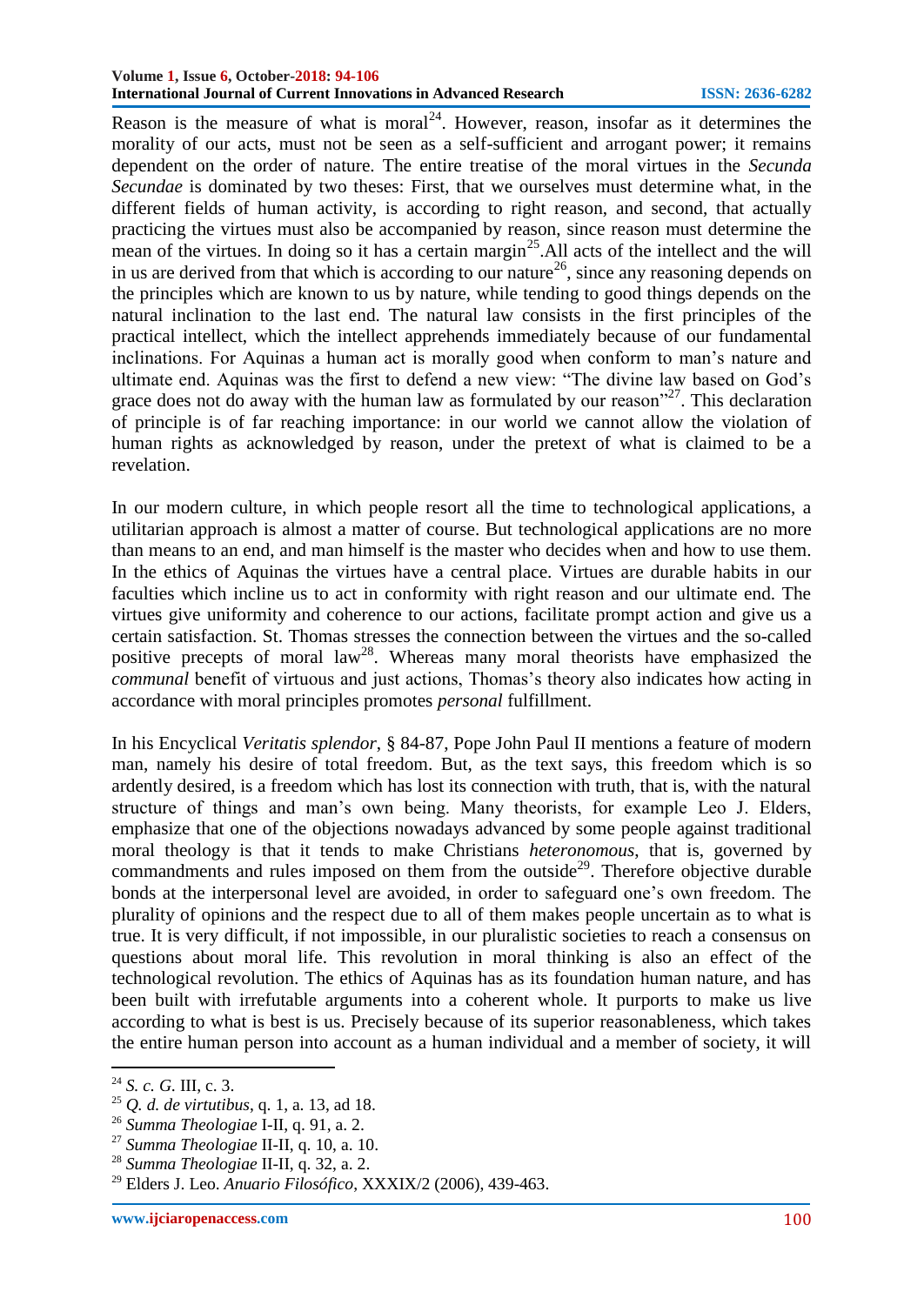be a decisive factor in guiding the moral life of people in the future. Thomas's ethics can be of relevance also to a non-Christian audience through its appeal to the 'natural light of reason.'

### **III. The Relation between Thomistic Ethics and** *Angeletics*

Thomas constructs a hierarchy of duties within the natural law which specifies further the generic principle to pursue the good and to shun evil, and provides certain precepts (such as the maxim to prevent avoidable harm). Norms that can directly be concluded from said principles are likewise seen as valid across time and culture. No individuals, businesses, or governments are exempt from these strictures. This explication of the *natural law* in and of itself curtails the claims to validity from advocates of cultural specificity. For Thomas the fundamental imperative to advance the natural goods of human life helps in generating a substantial context-invariant body of moral norms, binding all humans, at all times and in all places, to life-conducive policies. The natural law provides a global ethical yardstick, according to which regional customs can be measured, both in the public and in the private sector (Williams 1993)<sup>30</sup>. Human virtue, he argues, not only renders the act good, but also improvesthe agent of the good deed. In fact, a natural *inclination* to act reasonably and virtuously is for Thomas common to all human beings (*S. th.* I–II 91, 2), regardless of political, religious or geographical differences<sup>31</sup>. Virtuous behavior unlocks otherwise dormant potentialities and helps individuals to make the most of themselves. For the formulation of *angeletics* in the age of globalization, this structure, too, is of eminent importance, since it designates an *unconditional* respect for all human beings. Their essential status as subjects of dignity is not *conditioned* on worldly achievements; humans do not have to *earn* their right to a dignified treatment. Neither institutions nor society can legitimately reduce a human being to its economic function either on behalf of collective interests, or in response to individual misdemeanor. Human subjects should never be objectified into mere ‗human resources' or sheer ‗human capital'—that is the immensely practical and immensely important outcome of this philosophical-theological argument.

Jacobsen and Bruun state that a crosscultural insistence on the basic tenets of natural law cannot be dismissed as an illegitimate infringement on cultural sovereignty rights (Jacobsen and Bruun  $2000^3$ <sup>32</sup>. In Thomas, a normative orientation is ascribed to the human being as such. Claus Dierksmeier and Anthony Celano state that as Thomas's connection between law and justice, and especially the establishment of the precepts of justice as a duty to everyone, can be understood as the beginnings of a concept of universal human rights (Dierksmeier, Celano,  $2012)^{33}$ .

Thomas proceeds to the idea of a social justice that *binds* as well as *bonds* individuals and societies. Therefore Thomistic ethics resonates strongly in the recent angeletics by Rafael Capurro. The key question of new media ethics (angeletics) according to Rafael Capurro is thus how far and in which ways are we going to be able to enlarge both freedom and justice within a perspective of sustainable cultural development that protects and encourages cultural diversity as well as the interaction between them. Intercultural information ethics therefore

<sup>&</sup>lt;sup>30</sup> Williams, O. F. (1993). "Catholic Social Teaching: A Communitarian Democratic Capitalism for the New World Order," *Journal of Business Ethics* 12(12): 919–32.

<sup>31</sup> *S. th.* I–II, 94, 4; 95, 2.

<sup>32</sup> Jacobsen, M., and O. Bruun. 2000. *Human Rights and Asian Values: Contesting National Identities and Cultural Representations in Asia.* London: Routledge Curzon.

 $33$  Dierksmeier C. and Celano A. (2012). "Thomas Aquinas on Justice as a Global Virtue in Business". In: *Business Ethics Quarterly 22:2*, pp. 247–272.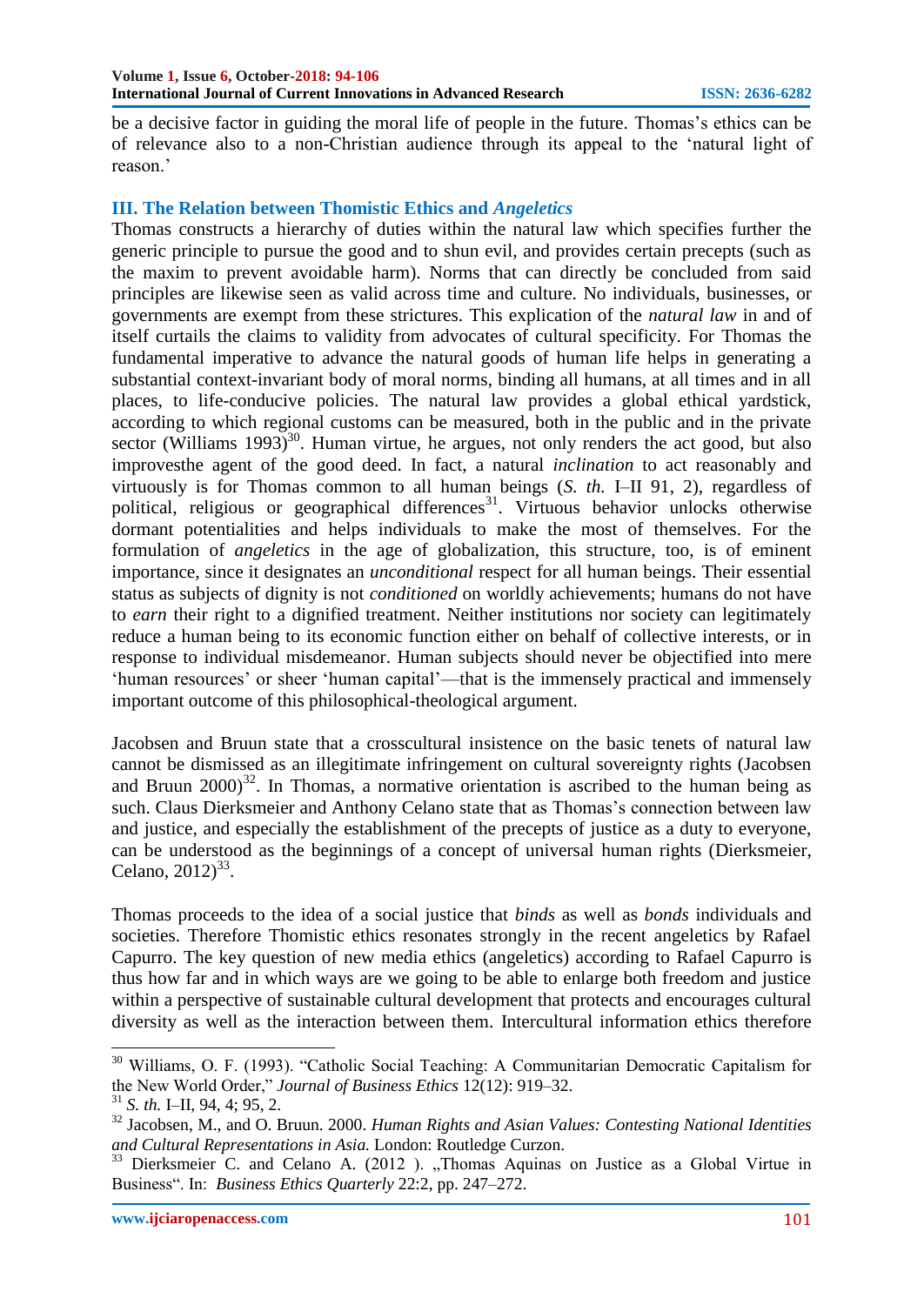#### **Volume 1, Issue 6, October-2018: 94-106 International Journal of Current Innovations in Advanced Research ISSN: 2636-6282**

seeks to examine the conditions for humane and ethical cross-cultural exchange in the virtual world. It attempts to locate the ethical frameworks necessary to establish the virtual universe as a space of decency, respect, and dialogue. Questions concerning anonymity, universal accessibility to knowledge, and digital surveillance, are basic to all societies. According to Capurro, from an intercultural perspectivethe leading question is how human cultures can locally flourish within a global digital environment. As Capurro says: "This question concerns in the first place community building on the basis of cultural diversity  $^{34}$  (Capurro, 2007). The model of intercultural information ethics by Rafael Capurro provides a conceptual framework for ethical intercultural dialogue, in order to ensure the prosperity of humanity in the XXI century digital environment. The key concern of intercultural information ethics is not only to overcome the isolation of the moral traditions in informational (digitized) society but also provide a platform for pragmatic actions that can be used as a guideline in order to preserve and enhance cultural diversity in the new digital environment. Rafael Capurro considered model of the intercultural information ethics provides theoretically a universal "minimal" morality dealing with the ethical issues based on the Universal Declaration of Human Rights, however too little attention is paid to specific problematic situations and to the practical empowerment of the morality. Therefore in this context it is becoming more and more importance should focus on moral codes. Thomistic ethics is very important valorem basis. Thomistic ethics can provide to the intercultural angeletics the necessary foundation of values regulating the actions in virtuality. Capurro emphasizes, angeletics as the space of interplay should not be confounded with simple paradigms of multiculturalism and relativism or reduced to an abstract discourse of human rights. On the contrary, it is a space for reflection and a series of practices about ourselves (and ourselves) in a common world. The interplay is what gives values their 'foundation' and simultaneously avoids the lapse into fundamentalism, superficial good-feeling or ideological dogmatism (Capurro, 2010).

Here it is very important to focus on encyclical letter "Laudato si" of the Holy Father Francis on care for our common home. The pope Francis emphasizes that: "when media and the digital world become omnipresent, their influence can stop people from learning how to live wisely, to think deeply and to love generously  $(2015)$ . The rapid dissemination of information in the digital era may demand development of new ethical guidelines. The Internet places participants and sources simultaneously in the role of consumer/user and information provider. The dynamic relationship of these coexisting roles creates social interactions and ethical encounters (Singer, 2010). The challenge for intercultural (global) media ethics is to see beyond its heritage in the 'ethical monism' that characterises the Western philosophical tradition within which modernity is portrayed as of more or less one root and stock. The scope must embrace universal human values common to both Western and non-Western perspectives (Rao and Wasserman, 2007). But if normativity is difficult enough to identify at a local level, this challenge is vastly magnified at a global level. The danger of yielding to a form of moral relativism remains a dilemma.

The proposal of the Pope finding a way out of alienation is the idea of common good: "In the present condition of global society, where injustices abound and growing numbers of people are deprived of basic human rights and considered expendable, the principle of the common

**.** 

<sup>&</sup>lt;sup>34</sup> Capurro Rafael, "Intercultural Informaton Ethics", 2007. This paper is a contribution to the international ICIE Symposium ["Localizing the Internet. Ethical Issues in Intercultural Perspective"](http://icie.zkm.de/meetings) that took place in Karlsruhe(Germany) in 2004. Published in: [Rafael Capurro, Johannes Frühbauer,](http://icie.zkm.de/ICIEbooksVol4)  [Thomas Hausmanninger \(eds.\): Localizing the Internet. Ethical Aspects in Intercultural Perspective.](http://icie.zkm.de/ICIEbooksVol4) ICIE Series Vol. 4,Munich: Fink 2007, pp. 21-38.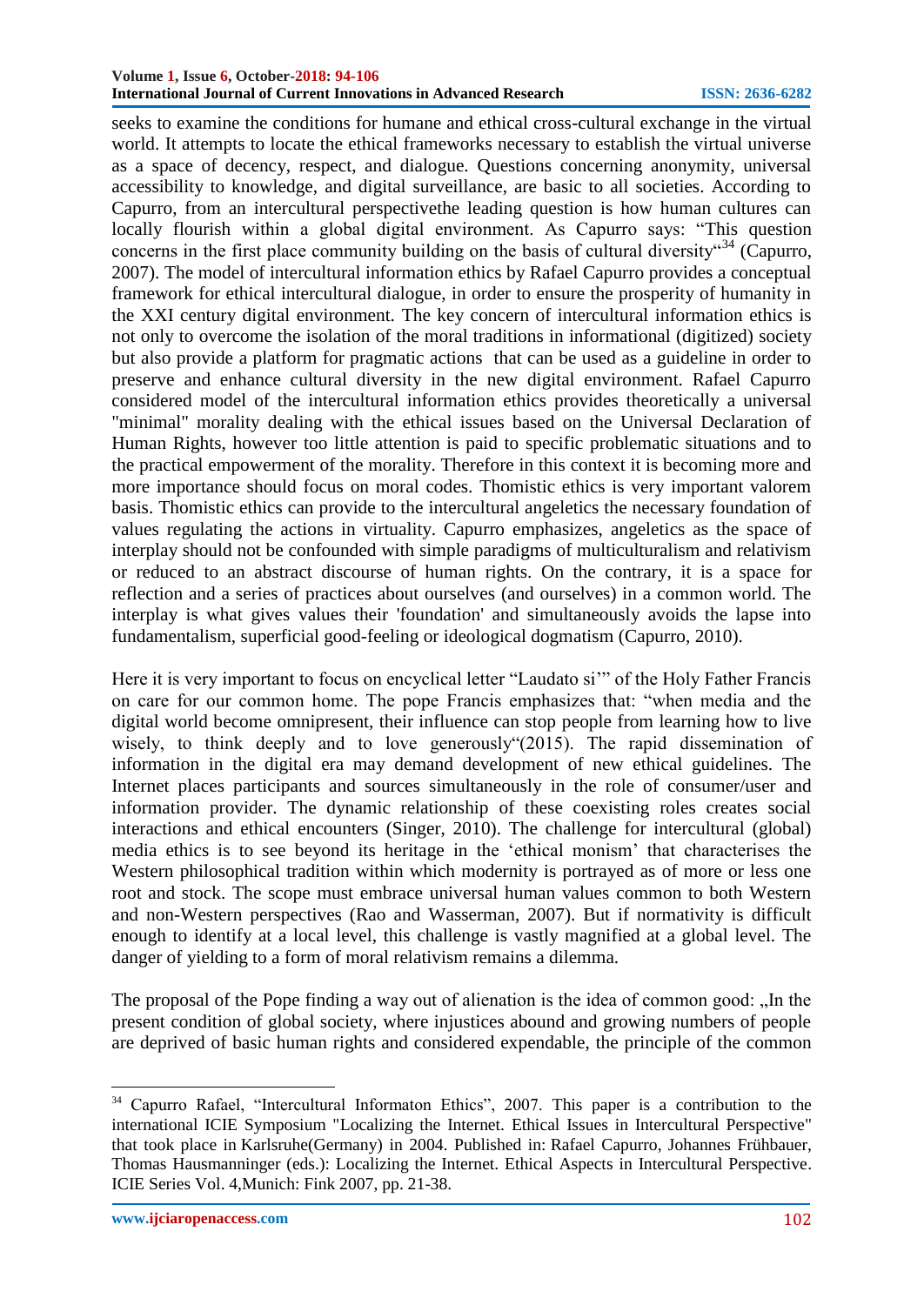good immediately becomes, logically and inevitably, a summons to solidarity and a preferential option for the poorest of our brothers and sisters<sup> $35$ </sup> (2015). Drawing principally from Judaeo-Christian ethics, common goods are taken as those principles that are essential for maintaining human society and necessary for ethical reasoning, and find expression in a wide (even universal) range of religions and professional practices. The common goods of human dignity, unconditional acceptance of the Other, and solidarity with the weak and vulnerable, make the *relational* imperatives of dialogic communication understood as intersubjective universalism as our duty to preserve life as timeless and non-negotiable.

The intercultural new media ethics (*angeletics*), usually considered in terms of a conception of normativity, faces the difficulty of having to keep pace with the increasing spatiality of audiences, together with the decreasing temporality of information flow. That the term ‗media ethics' almost wholly connotes breaches to codes of ethics is unfortunate, particularly since responsibility implies a teleological intention of the actor's to promote certain consequential moral goods. It is a normative quest rather than one motivated by deontological consideration. That is, it intends to do good *for persons* rather than merely to do *them* no harm. Therefore intercultural information ethics must (consequentially) connect *human*  wellbeing as an external good to the internal goods or virtues of media consumer/creator practice if it were to have any teleological value. With the current capacities which news media have, to reach mass audiences across continents in real time poses enormous moral challenges.

According to Thomas Aquinas the human being, i.e., every human being, is naturally inclined towards moral conduct. If Thomas is right in his universal approach to human morality, indeed close attention to virtue as the inherent proclivity of human behavior has to be paid by any theory that aspires to be a truthful account of human affairs. Thomas Aquinas's virtue ethics is of a truly inter-cultural relevance, whose beneficial implication become especially visible in the age of globalization. Thomas argues that there is an inter-personal dimension to virtue ethics (MacIntyre,  $1999$ )<sup>36</sup> which allows for its application across cultural divides, and that this dimension stems from a concern for the common good, properly qualified as an endeavor to extend the practices of social justice to everyone. In today's world, where a global new media operates without being adequately regulated by a global government, the cultivation of virtue in the new media sphere attains ever more significance in order to establish and safeguard a dignified life for each human person.

## **Conclusions**

1) From a methodological perspective, the intercultural information ethics of the information society cannot be delimited to a purely formal approach to the new frontiers of the information society. In other words, an ethical approach to the information society is more than an affair of principles, normative frames, and recommendations.

2) Intercultural information ethics can be understood as the simultaneous affirmation of human rights, equity, and solidarity, as well as a field of inquiry and style of interrogation in and of itself. Information and communication are both "resources" whose ethical usage and distribution can create the conditions for democracy and greater well-being. Intercultural ethical reflection on the information society is necessarily reflection on the values of that

<sup>1</sup> <sup>35</sup> Ibidem.

<sup>36</sup> MacIntyre, A. C. (1999). *Dependent Rational Animals: Why Human Beings Need the Virtues.*  Chicago: Open Court.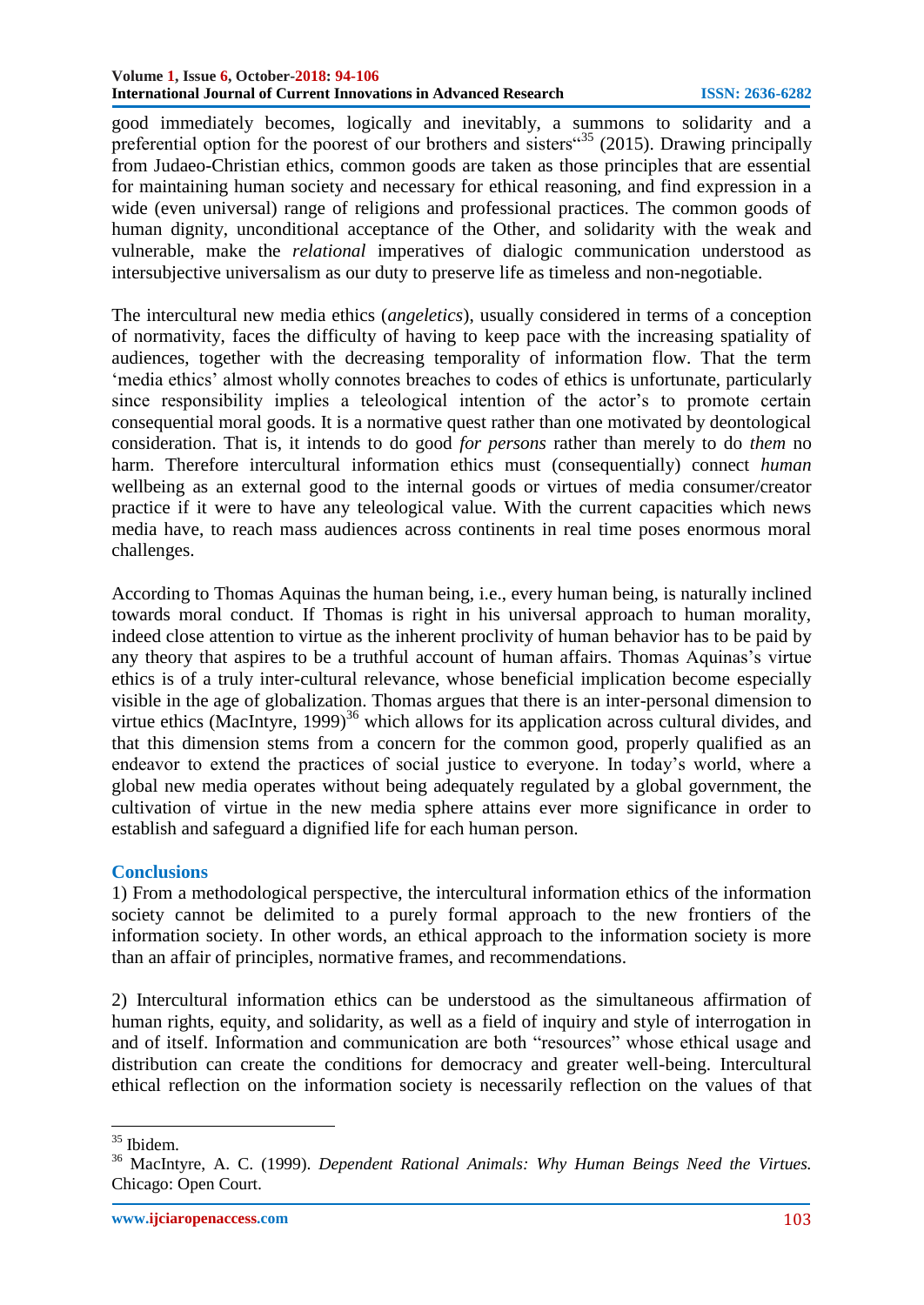society, which understands itself as such and the translation of those values into a set of shared principles and/or normative guidelines.

3) Intercultural information ethics by Rafael Capurro asks how diversity and difference can be safeguarded in a technological landscape defined by homogenization, "leveling," and mass consumption. Intercultural information ethics therefore seeks to examine the conditions for humane and ethical cross-cultural exchange in the virtual world. It attempts to locate the ethical frameworks necessary to establish the virtual universe as a space of decency, respect, and dialogue. Intercultural information ethics provides theoretically a universal "minimal" morality dealing with the ethical issues based on the Universal Declaration of Human Rights, however too little attention is paid to specific problematic situations and to the practical empowerment of the morality. Therefore in this context it important to focus on moral codes.

4) Christian morality can provide to the intercultural information ethics the necessary foundation of values regulating the actions in virtuality. In this sense the model of Thomistic ethics can provide to media consumer/creator common standards of morality as an ethical behavior regulating common rules. The experimental application of the principles of Thomistic ethics to media offering a clear, rational model of the Christian values as an alternative for the chaos of the moral model's multiplicity on the Internet. Therefore Thomistic ethics can become valuable basis for intercultural information ethics applicating of the members of a "networked" digital society on the Internet.

#### **References**

- 1. Aquinas, Thomas. Disputed Question on the Virtues in General*.* Translated by Ralph McInerny in Disputed Questions on Virtue (1999). St. Augustine's Press, South Bend, Indiana.
- 2. Aquinas, Thomas. Questiones Disputatae de Veritate*.* Questions 1-9 translated by Robert W. Mulligan (1952). S.J. Chicago: Henry Regnery Company. Html edition by Joseph Kenny, O.P. See:<http://dhspriory.org/thomas/QDdeVer.htm>
- 3. Aquinas, Thomas. Summa Contra Gentiles*.* Translated by Pegis, Anton C., James F. Anderson, Vernon J. Bourke, and Charles J. O'Neil (1955–57). Vol. 5, New York: Doubleday.
- 4. Aquinas, Thomas. Summa Theologiae. Translated by McDermott, Timothy (1989). London: Eyre and Spottiswoode.
- 5. Aristotle. Nicomachean Ethics. Translated by Crisp, Roger (2000). Cambridge University Press.
- 6. Capurro, Rafael. 1995. Leben im Informationszeitalter. Berlin: Akademie Verlag.
- 7. Capurro, Rafael. 1996. [Informationsethik nach Kant und Habermas.](http://www.capurro.de/graz.html) In: Philosophie in Österreich. Österreich: Viena, S. 307-310 pp.
- 8. Capurro, Rafael. 2000. [Ethical Challenges of the Information Society in the 21st](http://www.capurro.de/EEI21.htm)  [Century.](http://www.capurro.de/EEI21.htm) In*:* International Information and Library Review (2000), 32, 257-276. [EEI21-](http://www.memphis.edu/ethics21/) [MEMPHIS. An Annual Scholarly Symposium.](http://www.memphis.edu/ethics21/)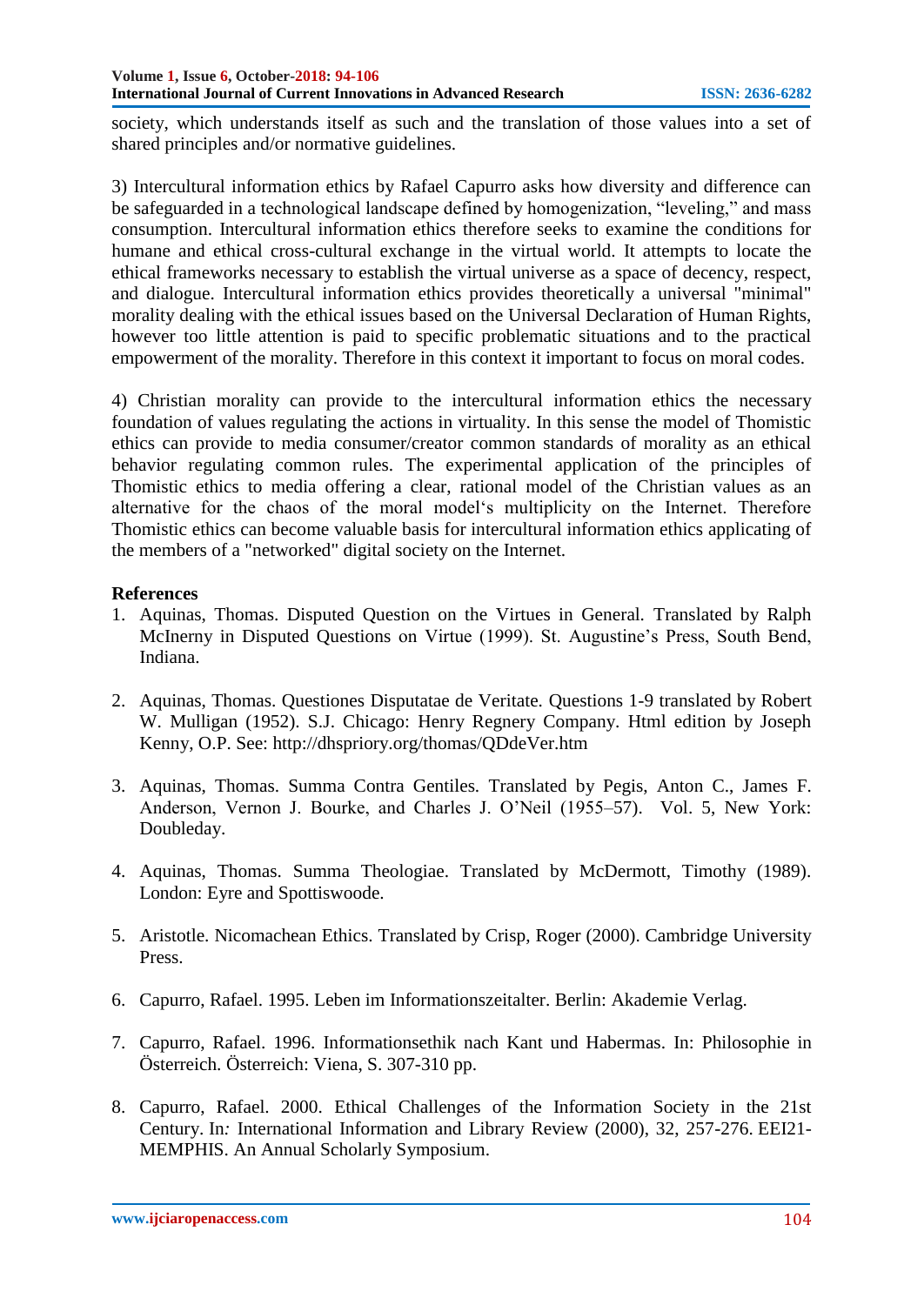- 9. Capurro, Rafael. 2007. Intercultural Informaton Ethics. Published in: [Rafael Capurro,](http://icie.zkm.de/ICIEbooksVol4)  [Johannes Frühbauer, Thomas Hausmanninger \(Eds.\): Localizing the Internet. Ethical](http://icie.zkm.de/ICIEbooksVol4)  [Aspects in Intercultural Perspective.](http://icie.zkm.de/ICIEbooksVol4) ICIE Series Vol. 4, Munich: Fink 2007, 21-38 pp.
- 10. Capurro, Rafael. 2010. Digital Ethics Published in: The Academy of Korean Studies (Ed.),: 2009 Civilization and Peace, Korea: The Academy of Korean Studies 2010, 203- 214 pp.
- 11. Capurro, Rafael. 2011. [Messages and Messengers. Angeletics as an Approach to the](http://www.fink.de/katalog/titel/978-3-7705-5047-0.html)  [Phenomenology of Communication. Von Boten und Botschaften. Die Angeletik als Weg](http://www.fink.de/katalog/titel/978-3-7705-5047-0.html)  [zur Phänomenologie der Kommunikation.](http://www.fink.de/katalog/titel/978-3-7705-5047-0.html) In: ICIE, Vol. 5, München: Fink.
- 12. Dierksmeier, C. and Celano, A. 2012. Thomas Aquinas on Justice as a Global Virtue in Business. In: Business Ethics Quarterly*,* 22:2: 247–272.
- 13. Elders, J. Leo. 2006. Anuario Filosófico, XXXIX/2 439-463.
- 14. Floridi, Luciano. 1999. Information Ethics: On the Philosophical Foundation of Computer Ethics. In: Ethics and Information Technology, 1(1): 37-56. See: [http://www.wolfson.ox.ac.uk/floridi/papers.html](http://www.wolfson.ox.ac.uk/floridi/papers.htm)
- 15. Flusser, Vilem. 1983. [Für eine Philosophie der Fotografie.](http://monoskop.org/log/?p=77) European Photography, 58p.
- 16. Foucault, Michel. 1984. L'usage des plaisirs. 2 Vol. Paris: Gallimard.
- 17. Jacobsen, M. and Bruun, O. 2000. Human Rights and Asian Values: Contesting National Identities and Cultural Representations in Asia. London: Routledge Curzon.
- 18. Laudato si*'* 2015. Encyclical letter of the Holy Father Francis on care for our common home.
- 19. MacIntyre, A.C. 1999. Dependent Rational Animals: Why Human Beings Need the Virtues. Chicago: Open Court.
- 20. McLuhan, Marshall. 1967. The Medium Is the Massage, Penguin Books: United Kingdom.
- 21. Rao, S. and Wasserman, H. 2007. Global media ethics revisited: A postcolonial critique. Global Media and Communication*,* 3(1): 35.
- 22. Singer, J. 2010. Norms and the network. In: Meyers, C., (Ed.), Journalism ethics: A philosophical approach. New York: Oxford University Press, 117-129 pp.
- 23. Sloterdijk, Peter. 1983. Kritik der zynischen Vernunft. Frankfurt a.M.
- 24. Sloterdijk, Peter. 1997. Kantilenen der Zeit. In: Lettre International, 36: S. 71- 77. Frankfurt a. M.